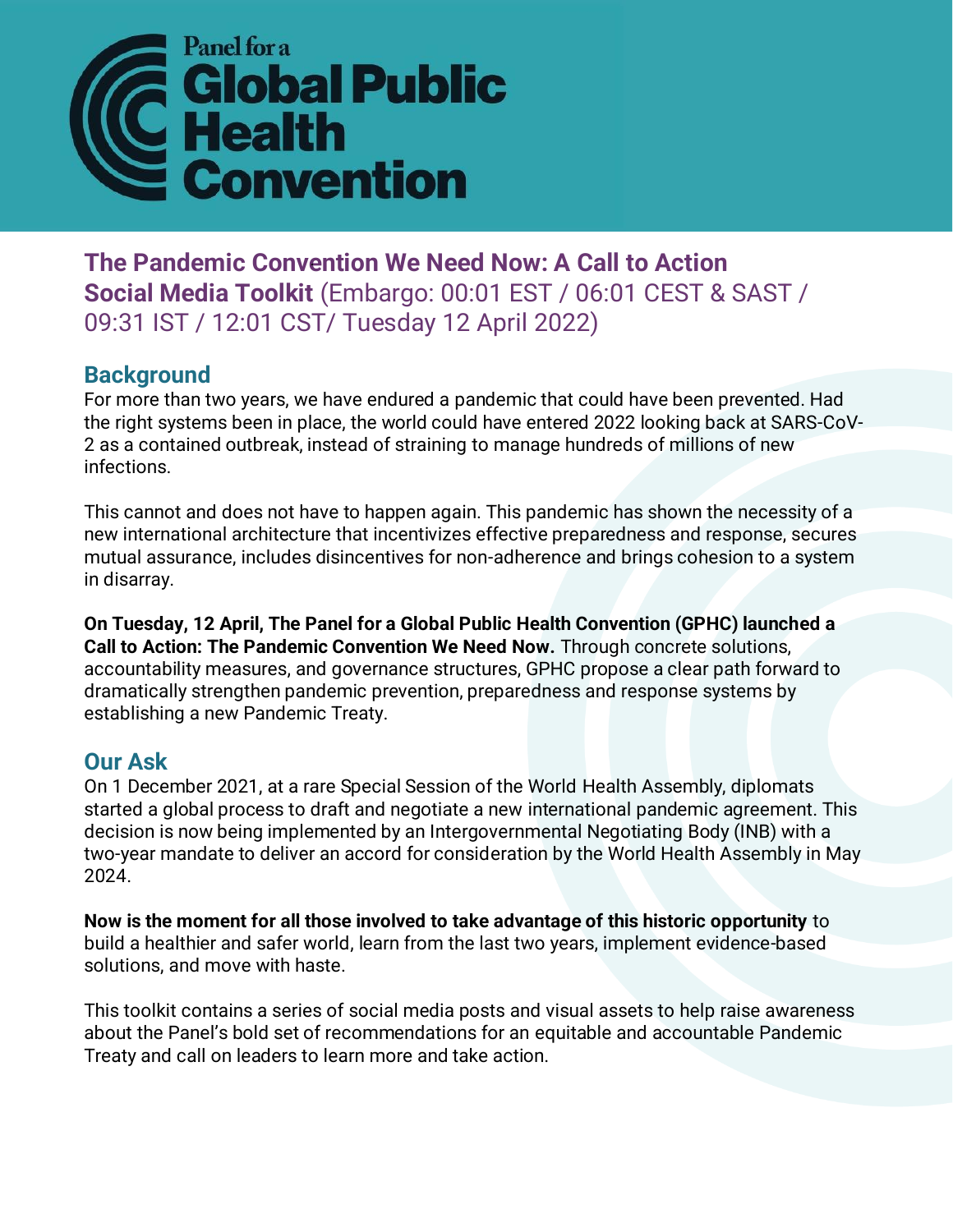## **Follow the links below to jump straight to your preferred page: [Twitter Copy](#page-1-0) [Facebook Copy](#page-3-0) [Visual Assets](#page-4-0) & [Quote Graphics](#page-4-0)**

You are encouraged to share the below prepared posts on your Twitter and Facebook channels to help amplify the Panel's Call to Action across social media. Visual assets, including infographics and a series of quote graphics can be paired with the post copy to raise awareness and call on leaders to take action. To help spread the word, please share this toolkit with your networks!

## **Relevant Links**

- The [Pandemic Convention We Need Now: A Call to Action](https://gphcpanel.org/the-pandemic-convention-we-need-now/)
- The [Panel for a Global Public Health Convention \(GPHC\)](https://gphcpanel.org/)
- [Click to Download](https://drive.google.com/drive/folders/1OGazoWT362tQG33NhLiCex2K8pd9W9T-) Visuals for Social Media

## **Key Hashtags**

- #PandemicTreaty
- #GlobalHealthSecurity

### **GPHC & Partners on Social**

- GPHC: Twitter, @GPHC\_Panel
- <span id="page-1-0"></span>● Club de Madrid: Twitter, @ClubdeMadrid; Facebook, @ClubMadrid

## **Twitter Posts**

#### *Report Announcement*

**[Click to tweet](https://ctt.ec/7b36y)** The rise of a deadly pathogen was inevitable. The global spread of #COVID19 was not.

> Read @GPHC\_Panel's new quidance for an accountable & equitable #PandemicTreaty to stop the next outbreak in its tracks. [bit.ly/3jjosLW](https://gphcpanel.org/the-pandemic-convention-we-need-now/)

- **[Click to tweet](https://ctt.ac/Zwzac) If** In a new release, @GPHC\_Panel call on leaders to course correct today for a safer tomorrow by establishing a #PandemicTreaty rooted in:
	- Solidarity
	- *T***ransparency**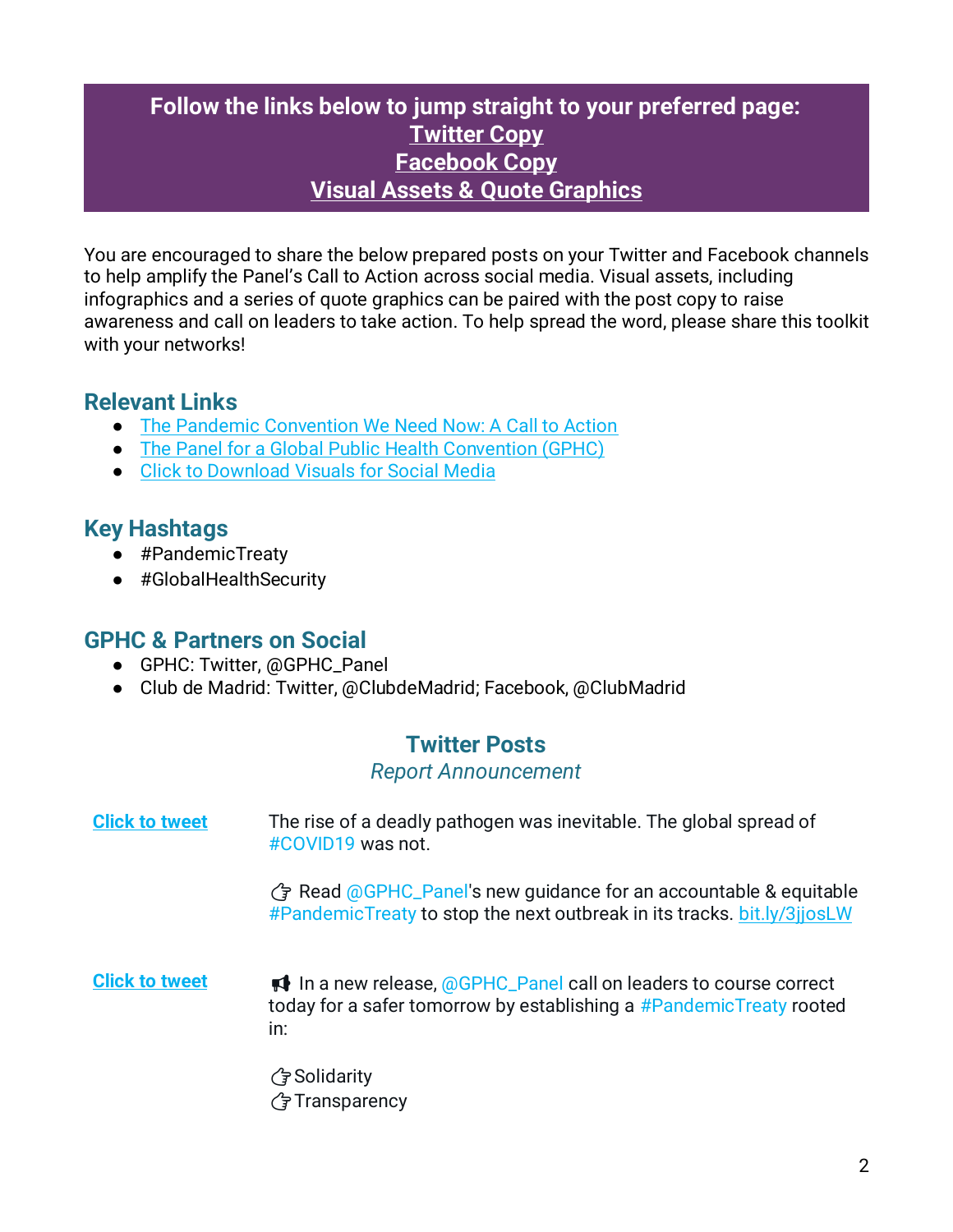Accountability  $\sqrt{7}$  Equity

Find out more: [bit.ly/3jjosLW](https://gphcpanel.org/the-pandemic-convention-we-need-now/)

**[Click to tweet](https://ctt.ac/_2Rx1)**  $\hat{a}$   $\hat{a}$   $\hat{b}$   $\hat{c}$   $\hat{c}$   $\hat{c}$   $\hat{c}$   $\hat{c}$   $\hat{c}$   $\hat{c}$   $\hat{c}$   $\hat{c}$   $\hat{c}$   $\hat{c}$   $\hat{c}$   $\hat{c}$   $\hat{c}$   $\hat{c}$   $\hat{c}$   $\hat{c}$   $\hat{c}$   $\hat{c}$   $\hat{c}$   $\hat{c}$   $\hat{c}$   $\hat{c$ 鲎

> @GPHC\_Panel argue we have the tools to stop pathogens in their tracks. What we need is a #PandemicTreaty to help countries prepare & respond in time.

[bit.ly/3jjosLW](https://gphcpanel.org/the-pandemic-convention-we-need-now/)

**[Click to tweet](https://ctt.ec/v472a)** #DYK we have a chance to stop the next outbreak from becoming a global pandemic ?

> Join the @GPHC\_Panel & call on leaders to establish a #PandemicTreaty that ensures #GlobalHealthSecurity & delivers #HealthForAll.

Read the call to action: [bit.ly/3jjosLW](https://gphcpanel.org/the-pandemic-convention-we-need-now/)

#### **[Click to tweet](https://ctt.ac/4rnHZ)** The need for a strong #PandemicTreaty is greater than ever to protect our  $\left(\begin{matrix} 1 \\ 1 \end{matrix}\right)$ .

@GPHC\_Panel make the case for an accountable international system that enables countries at every income level to detect, alert & respond to health threats.

[bit.ly/3jjosLW](https://gphcpanel.org/the-pandemic-convention-we-need-now/)

### *Key Messages*

**[Click to tweet](https://ctt.ac/I9AGi)** What does a successful #PandemicTreaty look like?

Cohesive governance & independent oversight

Incentives, not punishment for transparent reporting

Public health measures

Rapid information sharing

Learn more from @GPHC\_Panel: [bit.ly/3jjosLW](https://gphcpanel.org/the-pandemic-convention-we-need-now/)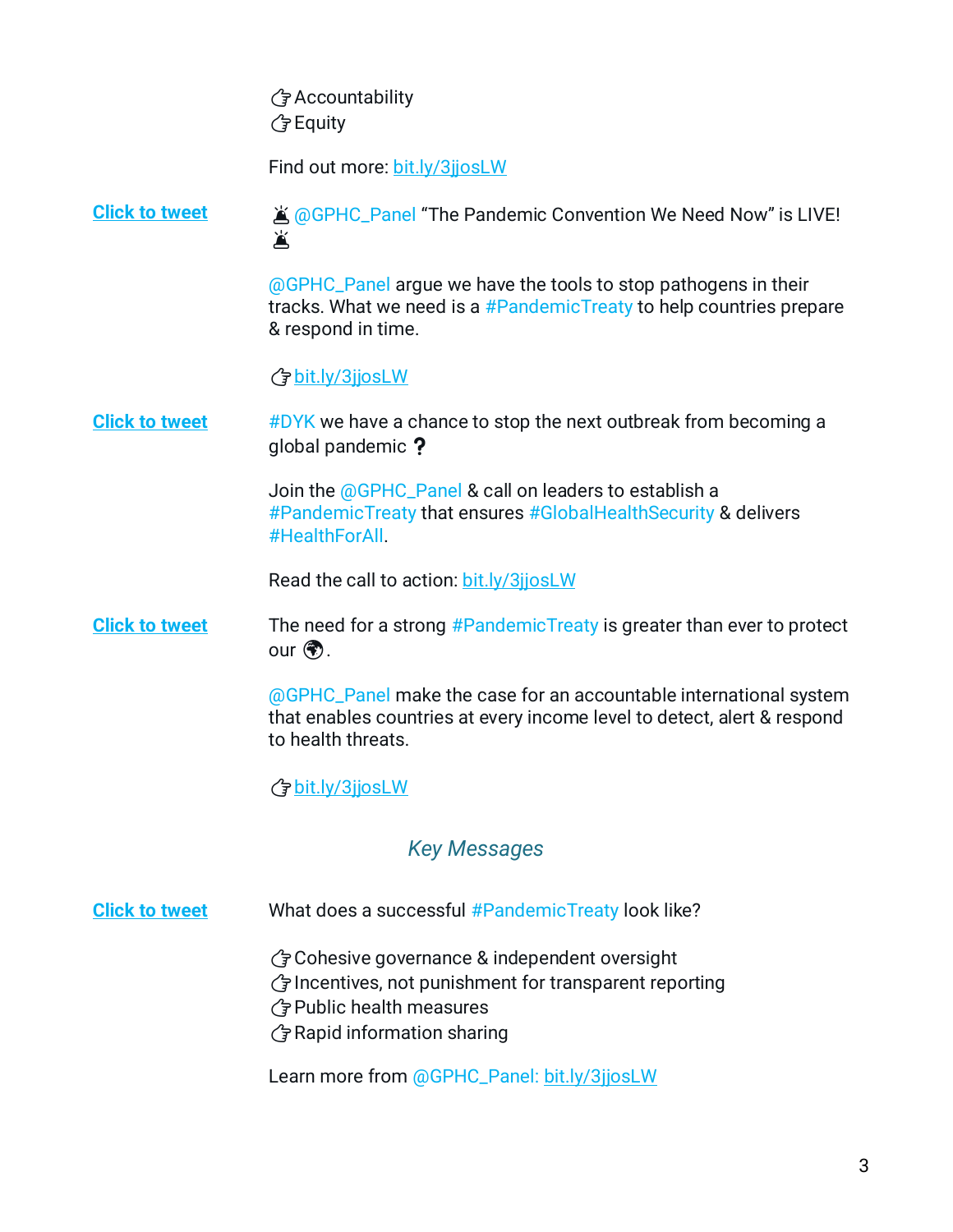<span id="page-3-0"></span>

| <b>Click to tweet</b> | According to @GPHC_Panel, amending & strengthening current health<br>regulations & systems is not enough to stop future outbreaks.                                                                                                          |
|-----------------------|---------------------------------------------------------------------------------------------------------------------------------------------------------------------------------------------------------------------------------------------|
|                       | Authors argue a #PandemicTreaty with an independent monitoring<br>body is $\oslash$ to ensure #GlobalHealthSecurity.                                                                                                                        |
|                       | <b>J</b> bit.ly/3jjosLW                                                                                                                                                                                                                     |
| <b>Click to tweet</b> | The objects not have to suffer from a pandemic like #COVID19 ever<br>again.                                                                                                                                                                 |
|                       | #COVID19 has proven we need a #PandemicTreaty to incentivize<br>preparedness & response, secure mutual assurance & bring cohesion<br>to our v system.                                                                                       |
|                       | Learn more: bit.ly/3jjosLW                                                                                                                                                                                                                  |
| <b>Click to tweet</b> | <b>ED</b> Financing for pandemic preparedness & response should be<br>predictable & sustainable to ensure countries in every income level can<br>prepare, detect & report health threats to keep people safe.                               |
|                       | Read <i>G</i> bit.ly/3jjosLW for more solutions from @GPHC_Panel.                                                                                                                                                                           |
| <b>Click to tweet</b> | We cannot stop outbreaks from becoming pandemics without $\circled{?}$<br>accountability. A new #PandemicTreaty must establish who does what<br>and when, at every stage of the process, G preparedness G alert<br><i><b>子response.</b></i> |
|                       | Read @GPHC_Panel's call to action: bit.ly/3jjosLW                                                                                                                                                                                           |
| <b>Click to tweet</b> | Failures in pandemic preparedness & #VaccinEquity have led to<br>millions of preventable deaths & trillions of dollars lost.                                                                                                                |
|                       | A new $\#P$ and emic Treaty must include = access to tools like $\# PPE$ ,<br>tests, treatments & vaccines.                                                                                                                                 |
|                       | bit.ly/3jjosLW @GPHC_Panel                                                                                                                                                                                                                  |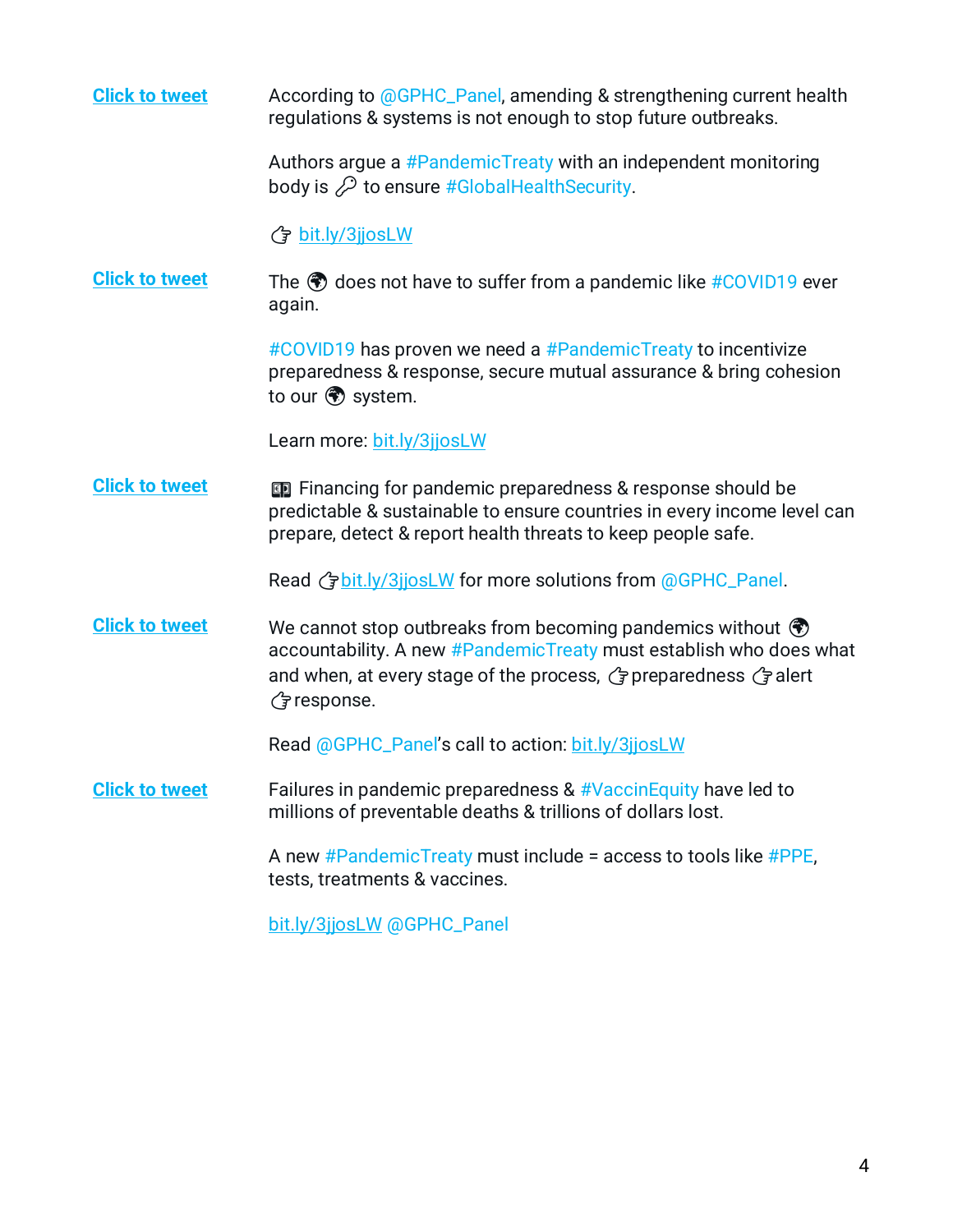## **Facebook Copy**

For more than two years, we've endured a pandemic that could have been prevented. Had the right systems been in place, millions of lives and trillions of dollars could have been saved. This cannot happen again.

In a new call to action, the Panel for a Global Public Health Convention (GPHC) urges global leaders to course correct today for a safer tomorrow by establishing a #PandemicTreaty rooted in:

Solidarity **子 Transparency** Accountability *<u></u>* Equity

Join the call and learn more: [bit.ly/3jjosLW](https://gphcpanel.org/the-pandemic-convention-we-need-now/)

## **Visuals [Download [here\]](https://drive.google.com/drive/folders/1OGazoWT362tQG33NhLiCex2K8pd9W9T-?usp=sharing)**

<span id="page-4-0"></span>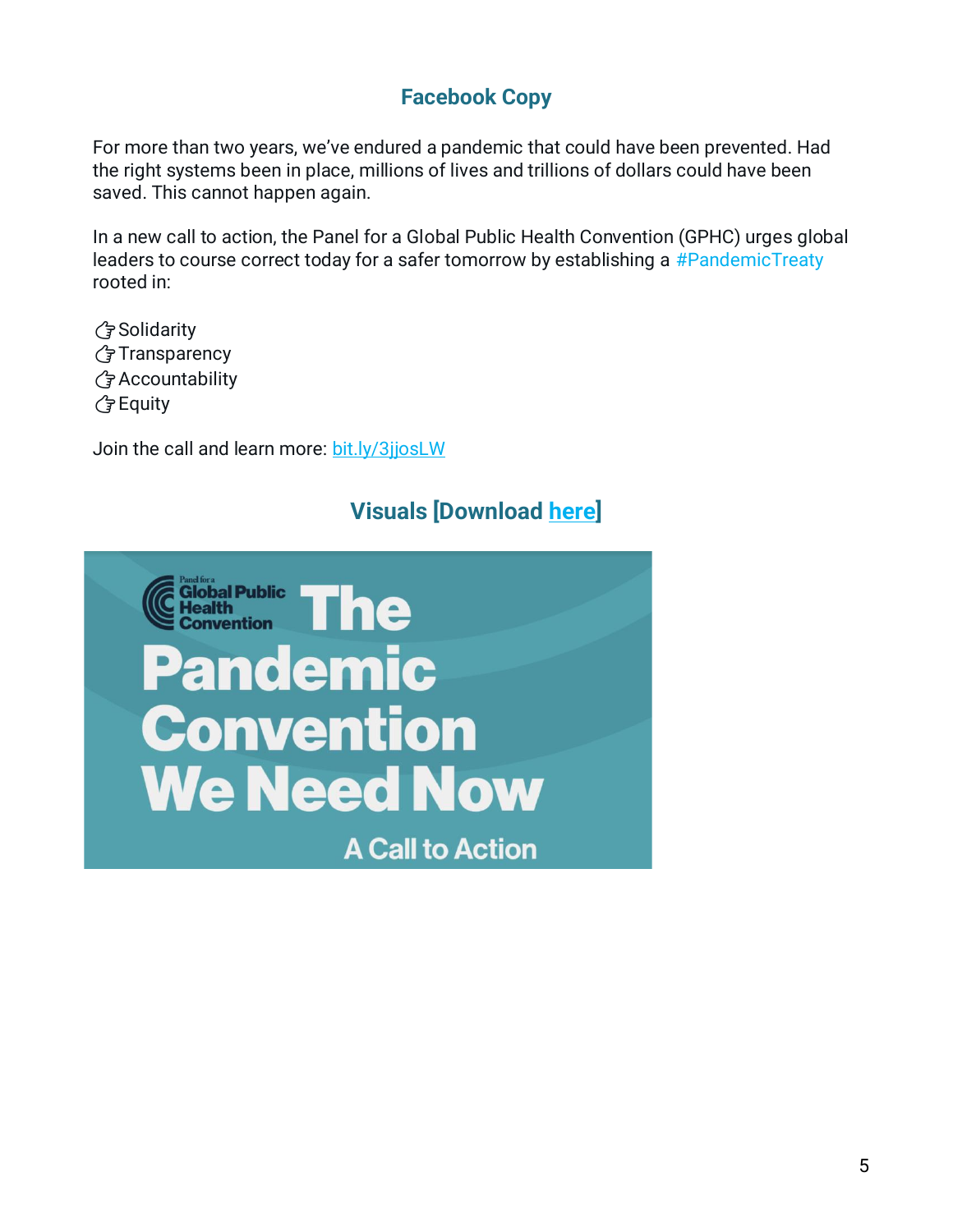# **Quote Graphics [Download [here\]](https://drive.google.com/drive/folders/1CcFt96xrJndTn-4exHS9BUtux7PfYHOM?usp=sharing)**



**Countries need to wake up** because global health security is only as strong as its weakest link.

BARBARA STOCKING Dame Commander of the British Empire Chair, Panel for a Global Public Health Convention

*Download [here](https://drive.google.com/file/d/1K1x3An6vC0tIdpHyF27ivtAqcE_m6g63/view?usp=sharing).*



*Download [here](https://drive.google.com/file/d/1lcWzF1rYfjqNkoudtie1do0VItQrMPtB/view?usp=sharing) and tag @Laura\_Ch on Twitter.* 



Whether we're talking about the climate crisis, antimicrobial resistance, or the next global health security threat, we will not have impact without accountability. Let's leave a safer world for our children.

LAWRENCE GOSTIN University Professor and Founding O'Neill Chair in Global Health Law, Georgetown University

*Download [here](https://drive.google.com/file/d/1w1QYiN3hz1Q_fWowhN3WF1h64_GQnbqK/view?usp=sharing) and tag @LawrenceGostin on Twitter.*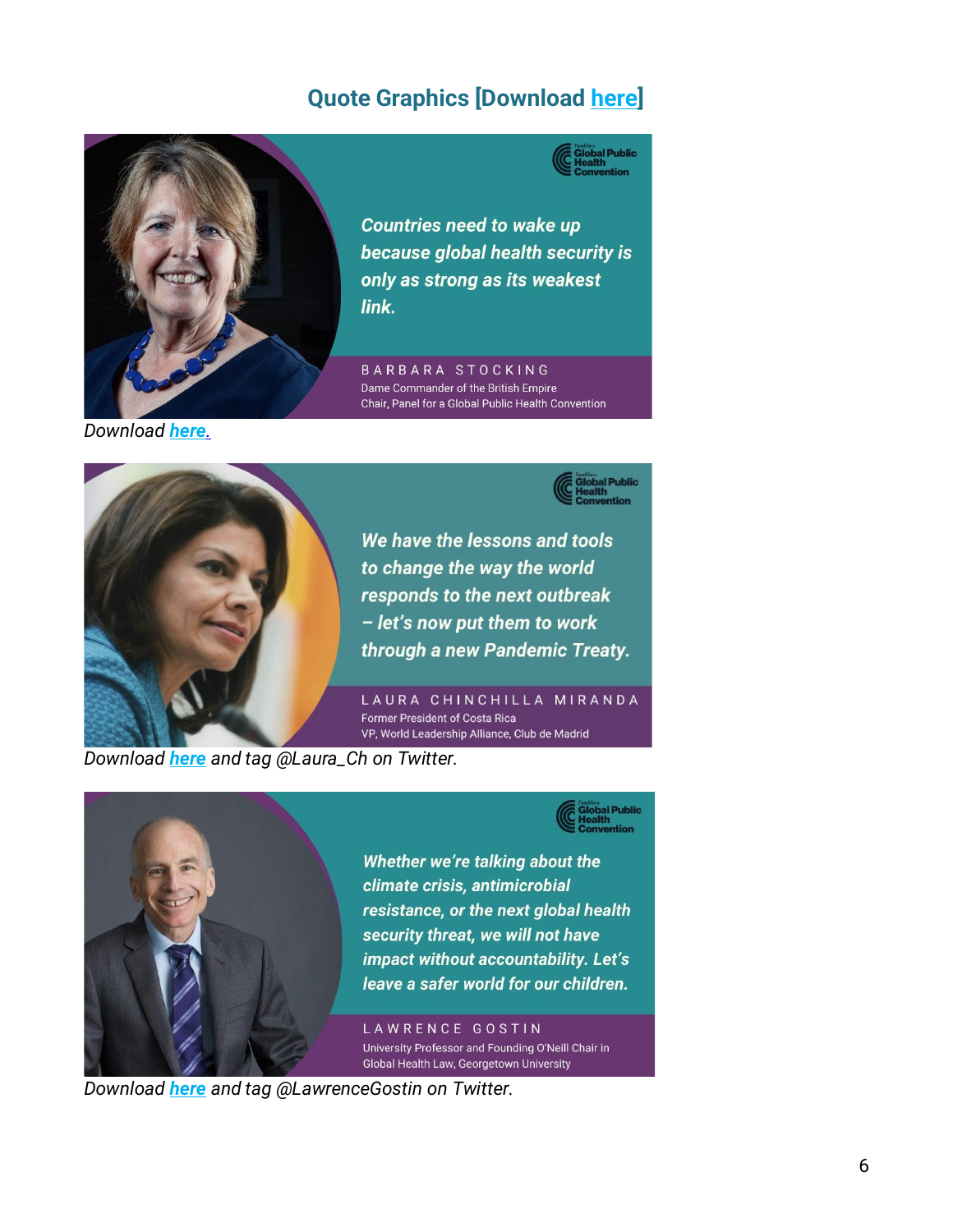



It's no good creating a new **Pandemic Treaty if we don't** ensure countries can access the funds needed to comply with it.

ANGEL GURRÍA Former Secretary-General, OECD Former Minister of Foreign Affairs, Government of Mexico

*Download [here](https://drive.google.com/file/d/1cyrssuL2EKXtbTy1WEUH18jd_WVF0GlX/view?usp=sharing) and tag @A\_Gurria on Twitter.* 



We have the hindsight and solutions to ensure all countries can access the same level of preparedness and response measures. Next time there will be no excuse.

JANE HALTON Chair, Coalition for Epidemic Preparedness Innovations Former Secretary of Health and Secretary of Finance, Australia

*Download [here.](https://drive.google.com/file/d/1ajr9sZGGw0zhJ9RnkGdLavOxkncGDNeX/view?usp=sharing)*



If we want a more secure and healthy world, we need to start rebuilding trust in the international system and among nations.

RICARDO B. LEITE Member of Parliament; Vice-President of the Social Democratic Party Parliamentary Board, ; Founder & President, UNITE

*Download [here](https://drive.google.com/file/d/1erdJRZ6aJU0NqeRCXNs-S0ipM22yeYEq/view?usp=sharing) and tag @RBaptistaLeite on Twitter.*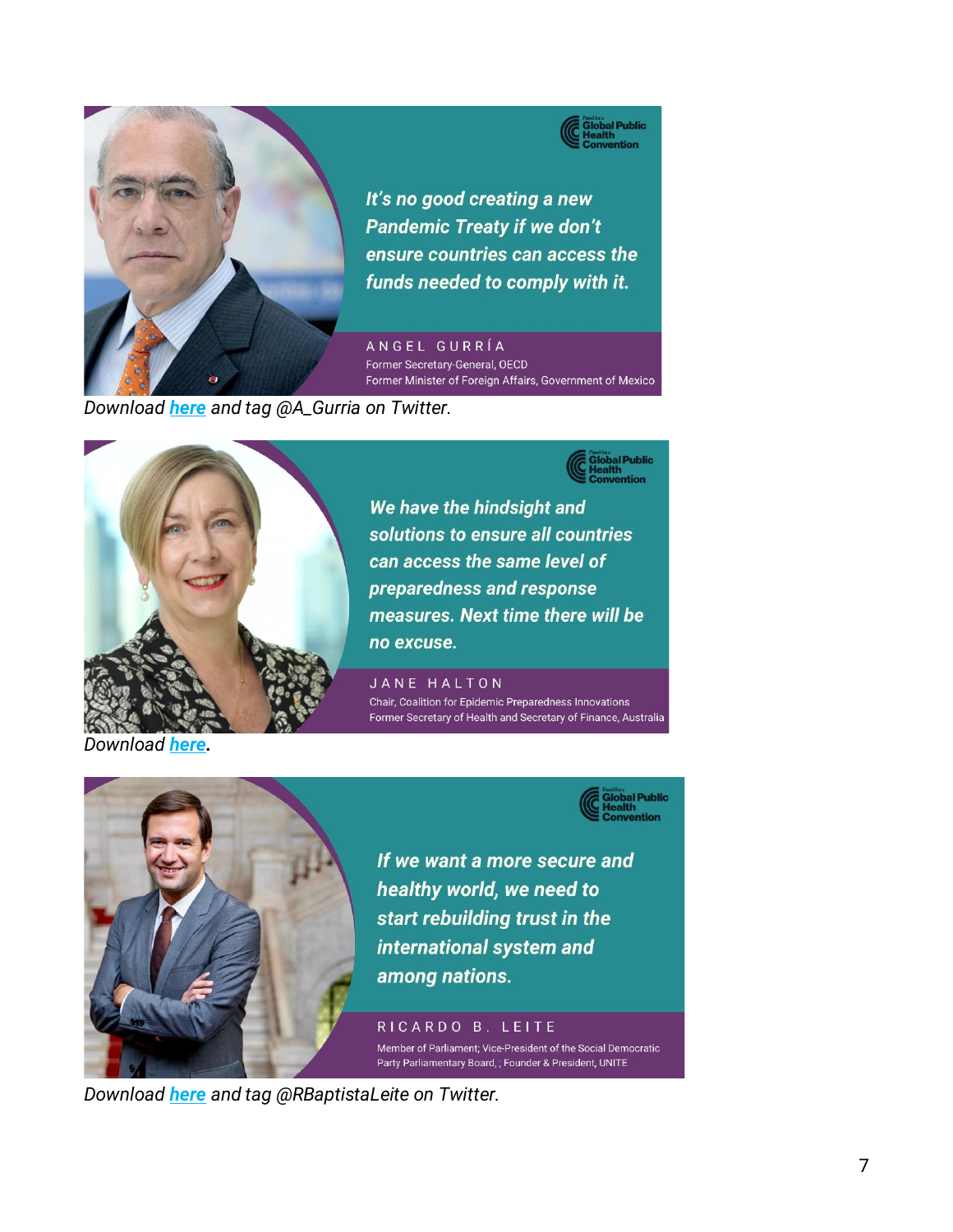

**C**<br>
Global Public<br>
Convention

We cannot ignore those who were forgotten the first time around. **Thus, a new Pandemic Treaty** must ensure life-saving tools and resources are available to people everywhere.

JOHN DRAMANI MAHAMA Former President of Ghana

*Download [here](https://drive.google.com/file/d/13v4sxmwT_YXVsSoKLEip8DML9laKfmHh/view?usp=sharing) and tag @JDMahama on Twitter.* 



We cannot afford another piecemeal approach. We need a global system that holds all countries to account and ensures assistance for those that need it.

JEMILAH MAHMOOD Executive Director, Sunway Centre for Planetary Health, Sunway University Malaysia

*Download [here](https://drive.google.com/file/d/1CiGh5VtMNxNnrh2QvQ5i6lkKdj2QLbgP/view?usp=sharing) and tag @JemilahMahmood on Twitter.* 





This pandemic, or any future outbreak, will not end until we start sharing data, evidence, know-how and life-saving innovations in a timely, transparent and fair manner.

MAHA EL RABBAT Former Minister of Health and Population, Egypt

*Download [here](https://drive.google.com/file/d/1Yb_RGI-sw1z9pfrwGM2LurkEGtbIM7rL/view?usp=sharing) and tag @maharabbat on Twitter.*